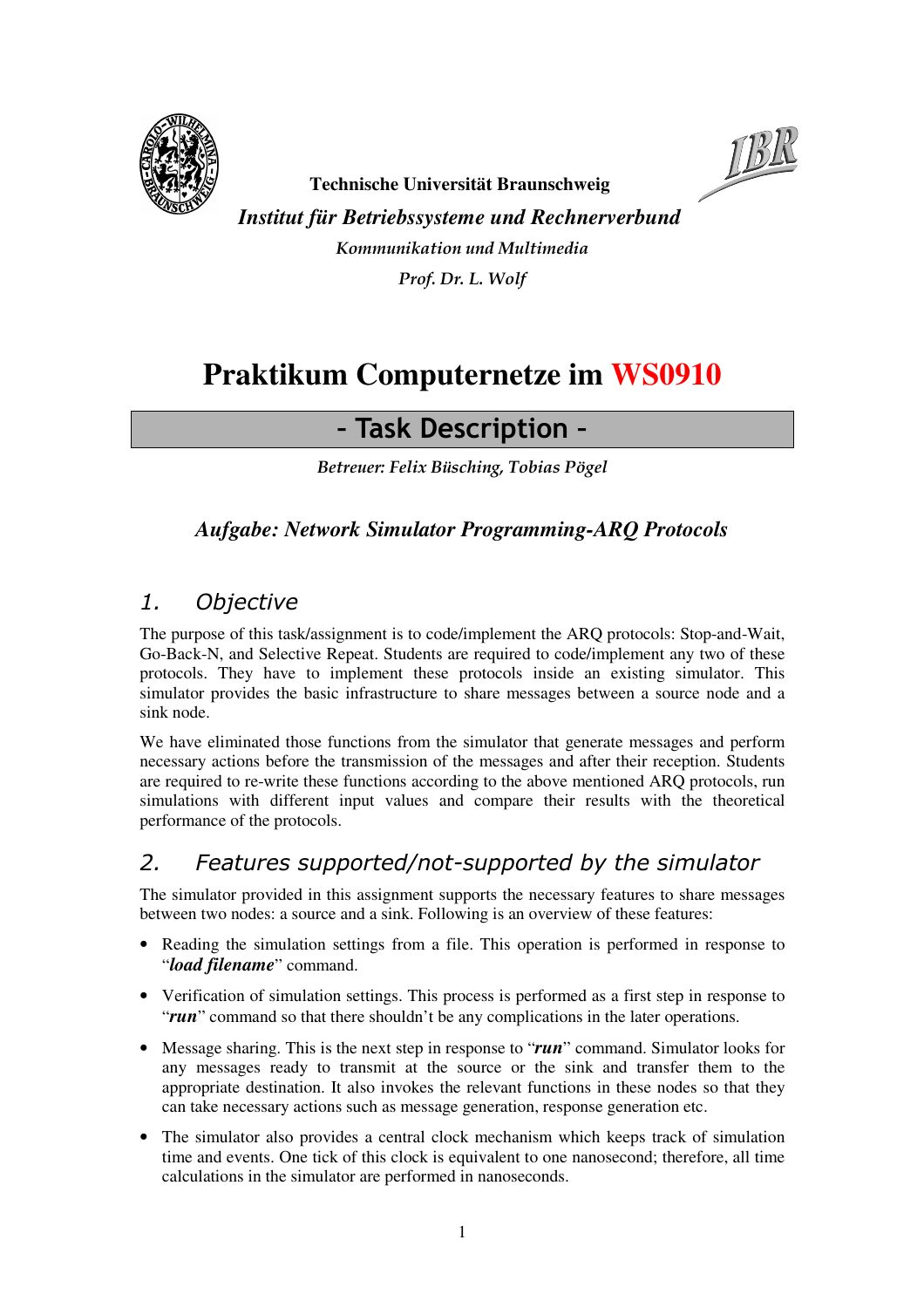### 3. Simulator Structure

The ARQP simulator is designed solely in C++ under Linux environment. It contains classes for different components to simulate ARQ functionality.



**Fig 1: Simulator Structure: class diagram**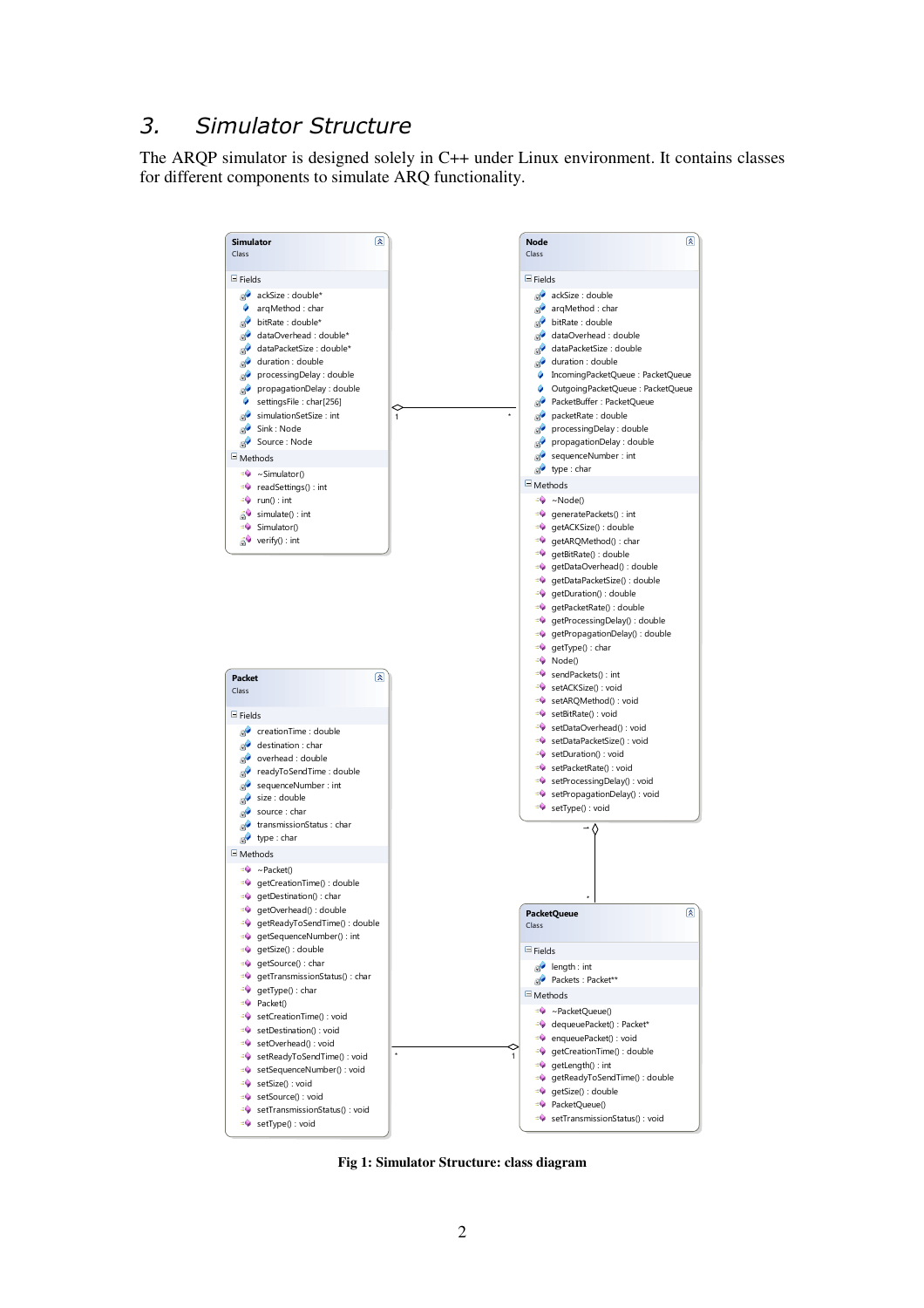These classes are described in different header files (.h) provided in the simulator source code. The class diagram (Fig. 1) shows how these classes are interrelated in the simulator. All these classes are briefly described here while a detailed description of these classes is independently given in the document "PCn-ARQP-class-description.pdf":

#### **main (main.h, main.cpp)**

These two files contain the *main* function and some other global functions and variables. None of these are really important in this assignment. In the *main* function, an instance of **Simulator** is created and a command prompt is displayed to accept input from the user. The relevant functions of *Simulator* are called to fulfill user commands. A complete list of available commands is provided in "PCn-ARQP-class-description.pdf".

#### **Simulator (Simulator.{h/cpp})**

This class represents the simulator instance. A simulator instance contains two *Node* instances: *Source* and *Sink*. These two represent the source and the sink node.

#### **Node (Node.{h/cpp})**

This class represents a node either *Source* or *Sink*. It contains all necessary components of a node to implement an ARQ protocol.

#### **Packet (Packet.{h/cpp})**

This class describes a message or packet that can be shared between the source and the sink.

#### **PacketQueue (Packet.{h/cpp})**

The purpose of this class is to provide a packet queue structure and related functionality wherever there is a need to store one or more messages or packets. For example, both *Source* and *Sink* contain three *PacketQueue* instances: *PacketBuffer*, *OutgoingPacketQueue*, and *IncomingPacketQueue*. The *IncomingPacketQueue* contains packets sent by other nodes, the *OutgoingPacketQueue* contains packets being sent by this node (in transmission), while the *PacketBuffer* contains packet generated by this node but are not yet sent. Whenever, a node generates a message/packet, it is first placed in *PacketBuffer*. Then, after *processing delay* it is moved to the *OutgoingPacketQueue*. Simulator iteratively looks for the messages in the *OutgoingPacketQueue* of the two nodes and transfers them to the *IncomingPacketQueue* of the destination node after *propagation delay + transmission time*.

#### **Time (Time.{h/cpp})**

This is a utility class which provides necessary features to keep track of simulation time and execute different events accordingly. The simulation clock tick is one nanosecond; hence, all time measurements are in terms of nanoseconds.

#### 4. How it works

This section will describe the sequence of operations inside the simulator to provide an understanding about its working. A sequence diagram about the main operations of the simulator is also given below to enhance the understanding.

The simulator executable is named *arqp.o* and when invoked it displays a command prompt as following:

#### ARQ Protocols Simulator Command Line>>

An instance of *Simulator* named *ARQ\_PS* is created to perform further operations. Inside *ARQ\_PS*, two instances of *Node* named *Source* and *Sink* are created as well. A complete list of available simulator commands and their output is given in the document "PCn-ARQPclass-description.pdf". The two commands "*load*" and "*run*" are important as these provide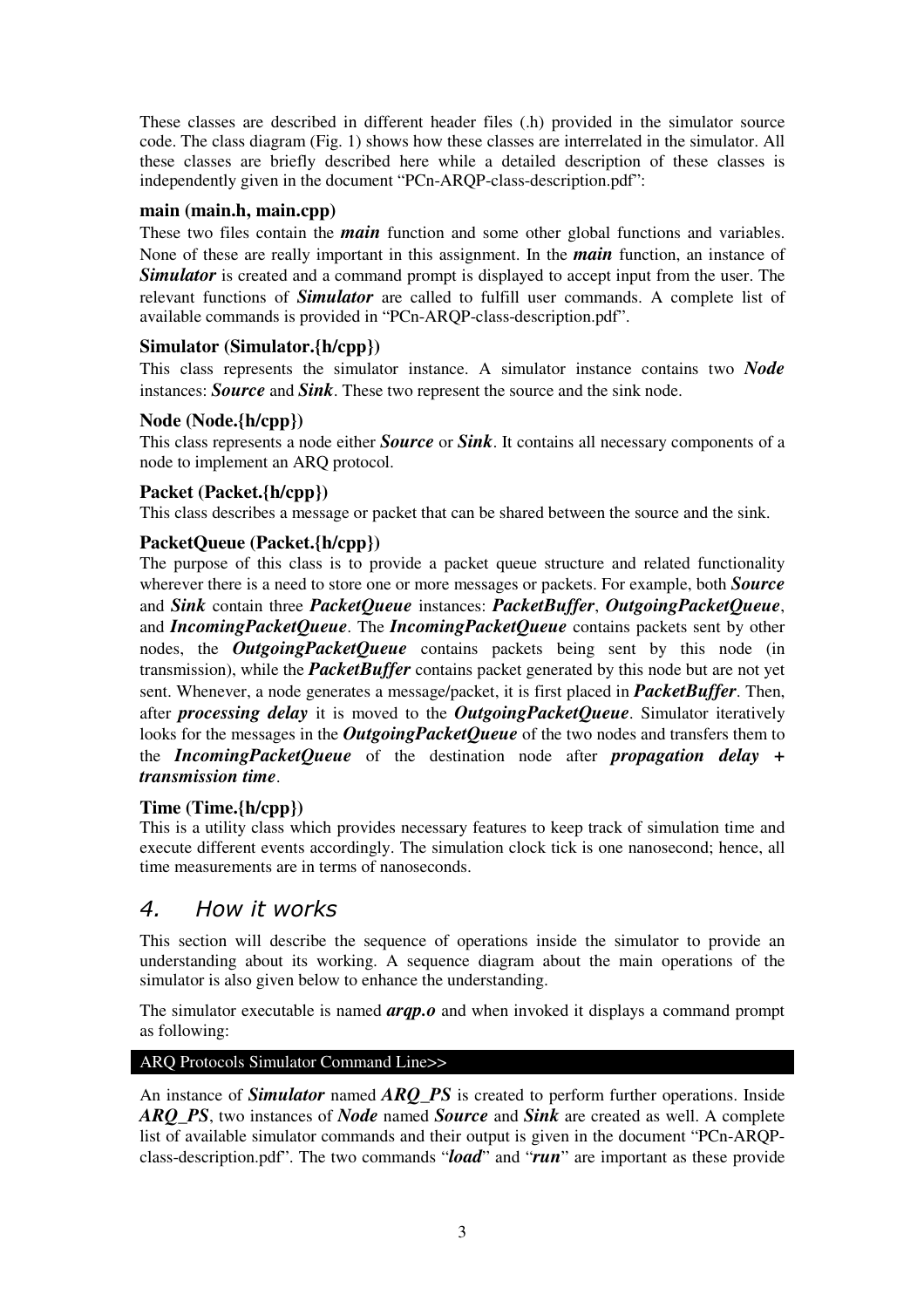the core functionality of this simulator. The sequence of operations performed by simulator in response to these two commands is as follows:

#### **load filename**

This command directs the simulator to load the simulation settings from the file "*filenam*e". In response, the name of this file is assigned to the *settingsFile* member of the *Simulator* instance and *readSettings* method is invoked. This method reads the settings from the file and set the relevant *Simulator* and *Node* members.



**Fig 2: Sequence diagram showing sequence of operations inside "load" and "run" command**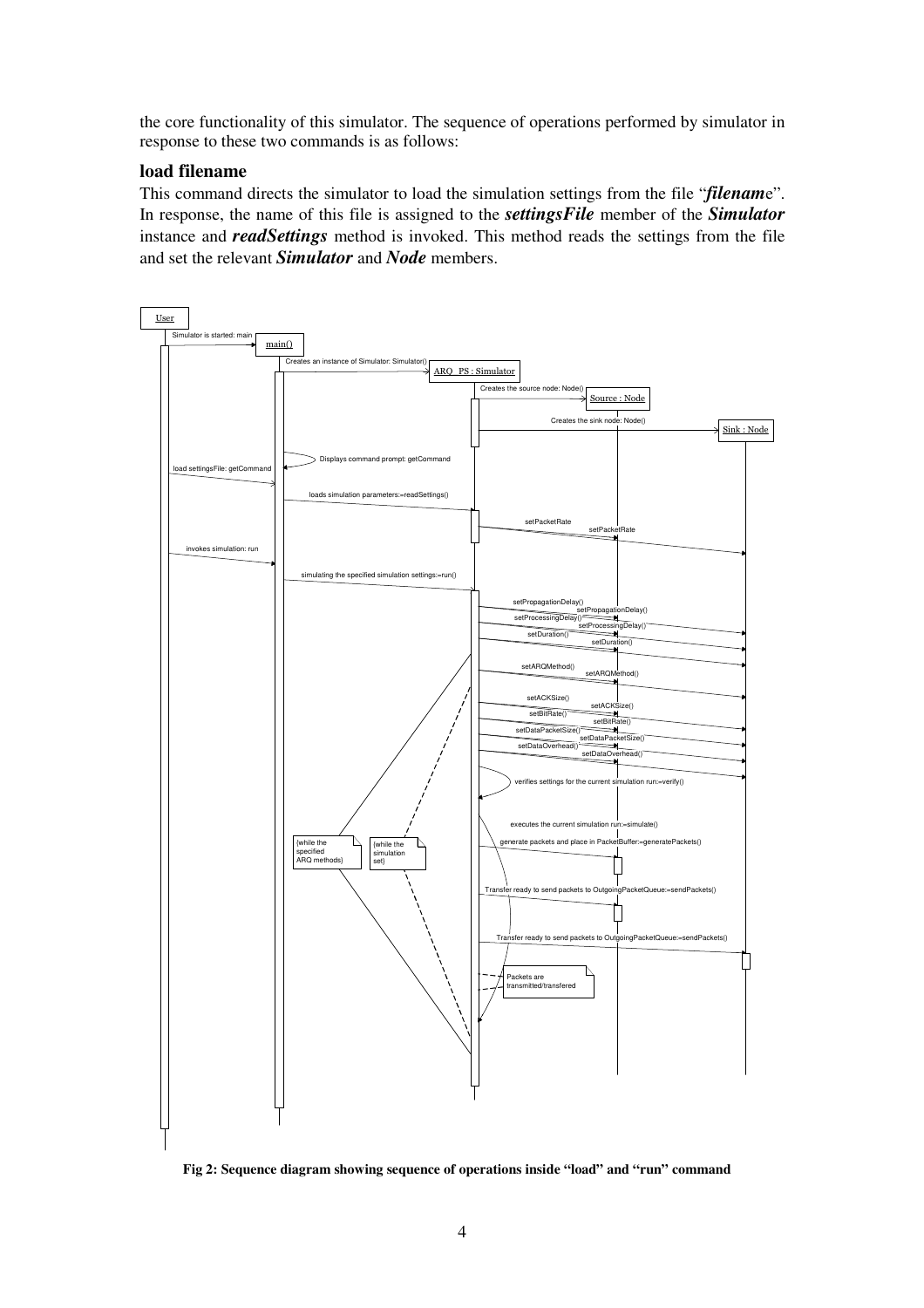#### **run**

This command invokes the sequence of operations to simulate ARQ protocol behavior as per the settings loaded previously.

First, the *verify* method of *Simulator* instance is called to verify any ambiguities in the settings. It mainly verifies that none of the simulation parameters should be zero or less.

Then, the *simulate* method, which simulates the ARQ events, is invoked. In this method, first the simulation clock is started by calling *Time::start()*. Then, a loop is started which continues until the simulation duration is over. Inside this loop, the *generatePackets* method of *Source*, the *sendPackets* method of *Source*, and the *sendPackets* method of *Sink* are called in sequence. Afterwards, the simulator checks the *OutgoingPacketQueue* of Source and Sink, and start transmitting packets if there are any.

### 5. Your task

The simulator provided for this assignment is fully functional. However, we have eliminated the code from *generatePackets* and *sendPackets* methods of *Node* class. Students have to implement these methods according to the specifications of the ARQ protocols. As mentioned earlier, students are required to implement any two of the three ARQ protocols. These two implemented protocols should be submitted independently. During this implementation, students also have to take care for the following rules:

• Following header files are provided only:

#### *main.h, Simulator.h, Node.h, Time.h, Packet.h*

The respective *cpp* files containing the implementation are provided in compiled *(.o)* form. However, *Node.o* does not have the implementation of *generatePackets* and *sendPackets*. The blank definitions of these functions will be provided in an independent file *arqp.cpp*.

- Students have to write the code for these two methods in the *arqp.cpp* file. They can add any functions or data members to any of the classes if required.
- The purpose of *generatePackets* method is to generate packets and place these packets in *PacketBuffer*. This method is invoked for *Source* only. Hence, in this method, students have to write the code to generate data packets as per the data rate mentioned in the settings file.
- The packets in *PacketBuffer* are required to be moved to *OutgoingPacketQueue* after the processing delay and set the *transmissionStatus* flag. This job should be performed in *sendPackets* (or in *generatePackets* as per student's approach). However, while shifting these packets they have to take care of the underlying ARQ protocol. Furthermore, as this method works for both *Source* and *Sink* (*generatePackets* is also common but it is not invoked for *Sink*), they have to differentiate the functionality of *Source* and *Sink*. Once a packet is in *OutgoingPacketQueue*, simulator will start transmitting it to the destination and they need not to do any further operations on it.
- Students have to perform packet log operations as per their implementation logic, simulator does not provide any log of packet generation, reception, or transmission etc.
- For compiling the simulator code with their additions, a script file *compile-arqp* is also provided. They have to simply run the command *./compile-arqp* from OS/X command prompt. This will generate an executable with name *arqp*.
- Once the code is complete and working, they have to run simulations with different *data packet size*  $(n_f)$ , *data overhead size*  $(n_o)$ , and *bit rate*  $(R)$  values given in the table below: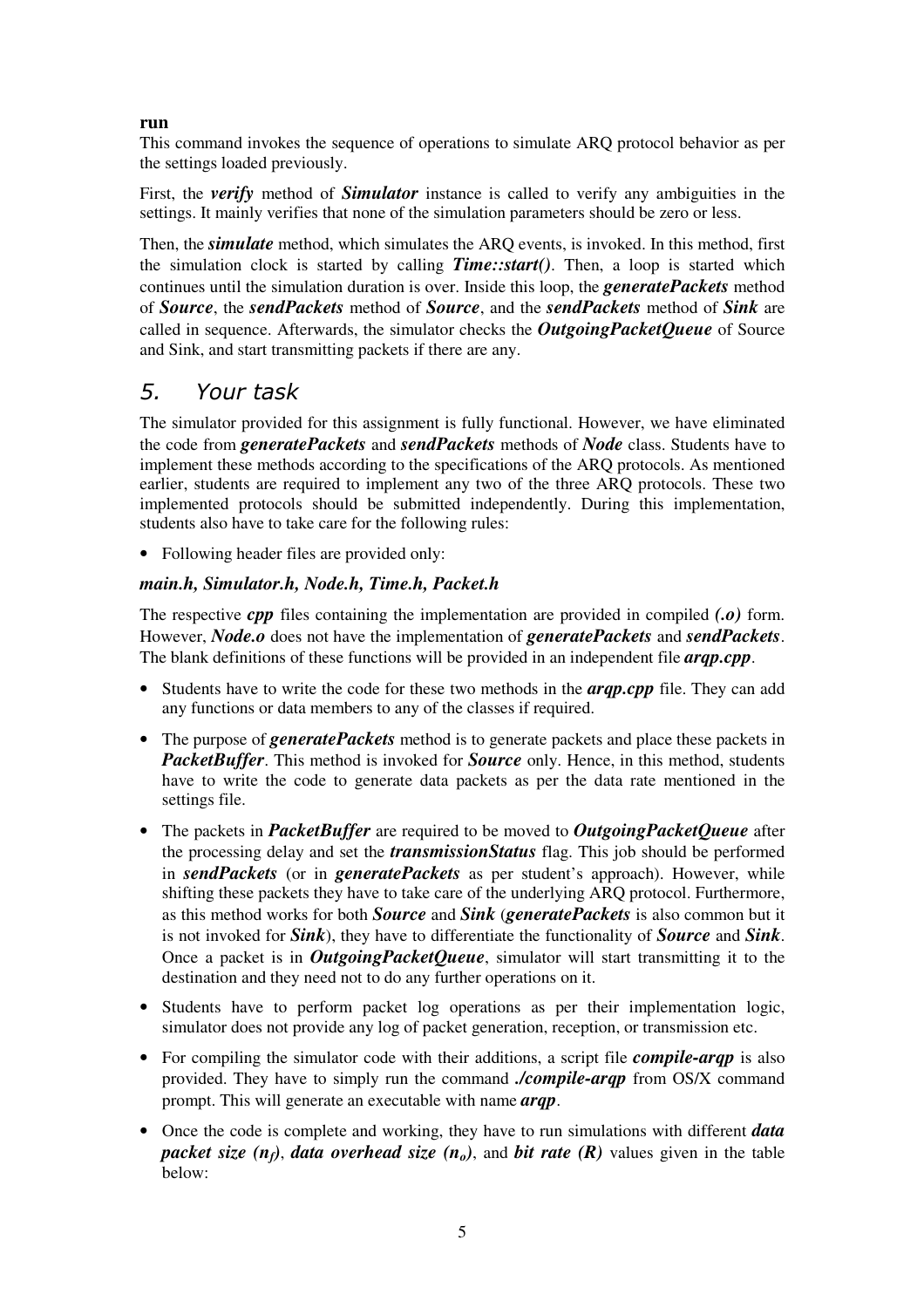| <b>Table 1: Simulation Parameters</b> |                                                                       |                                                                                                         |                                                                                  |                 |
|---------------------------------------|-----------------------------------------------------------------------|---------------------------------------------------------------------------------------------------------|----------------------------------------------------------------------------------|-----------------|
| <b>Test</b>                           | Data Overhead Size $(n_o)$                                            | <b>Packet Size</b> $(n_f)$                                                                              | Bit Rate $(R)$                                                                   | $ACK Size(n_a)$ |
| $\mathsf{A}$                          | 26 Bytes                                                              | Use<br>5 <sup>5</sup><br>any<br>different values<br>from 72 Bytes to<br>1526 Bytes                      | $\overline{5}$<br>Use<br>any<br>different<br>values from<br>1Mpbs<br>to<br>1Gbps | 14 Bytes        |
| B                                     | 34 Bytes                                                              | 5 <sup>5</sup><br>Use<br>any<br>different values<br>from 34 Bytes to<br>2346 Bytes                      | 5<br>Use any<br>different<br>values from<br>1Mpbs<br>to<br>1Gbps                 | 14 Bytes        |
| $\mathcal{C}$                         | Use any 5 different values<br>between 20 Bytes and 60<br><b>Bytes</b> | For every value<br>of $n_0$ , use any 5<br>different values<br>between $no$ Bytes<br>and 65535 Bytes    | 5 <sup>1</sup><br>Use any<br>different<br>values from<br>$1M$ pbs<br>to<br>1Gbps | 40 Bytes        |
| D                                     | Use any 5 different values<br>between 20 Bytes and 60<br><b>Bytes</b> | For every value<br>of $n_0$ , use any 5<br>different<br>values<br>between $no$ Bytes<br>and 65535 Bytes | $\mathfrak{S}$<br>Use any<br>different<br>values from<br>1Mpbs<br>to<br>1Gbps    | 40 Bytes        |

- The propagation delay (*tprop*) and the processing delay (*tproc*) both are fixed for these simulations and their value is one microsecond each.
- The features such as transmission error rate, channel error, timeout and channel busy are not considered/implemented in this assignment. This implies that every packet reaches the destination successfully and their can be more than one packets in transit.
- The above mentioned parameter values are provided to the simulator through simulation settings file. The format of this file is a given in the document "PCn-ARQP-classdescription.pdf", while a sample settings file is provided with the code. Multiple values for these simulation parameters can be provide in one single file and the simulator performs all the simulations at a time. Students have to take care that how they can have independent log for each simulation run.
- The value of simulation duration and packet rate should be selected in such a way that sufficient number of messages should be exchanged between the source and the sink.
- Students have to submit their version of *arqp.cpp* and any other changed header files.
- Furthermore, they have to present their simulation results in the form of graphs and compare their results with the efficiency equations given in Table 5.2 (of Communication Networks-Fundamentals, Concepts and Key Architecture by Alberto Leon-Garcia and Indra Widjaja).
- Warning: Please perform the memory handling operations carefully.